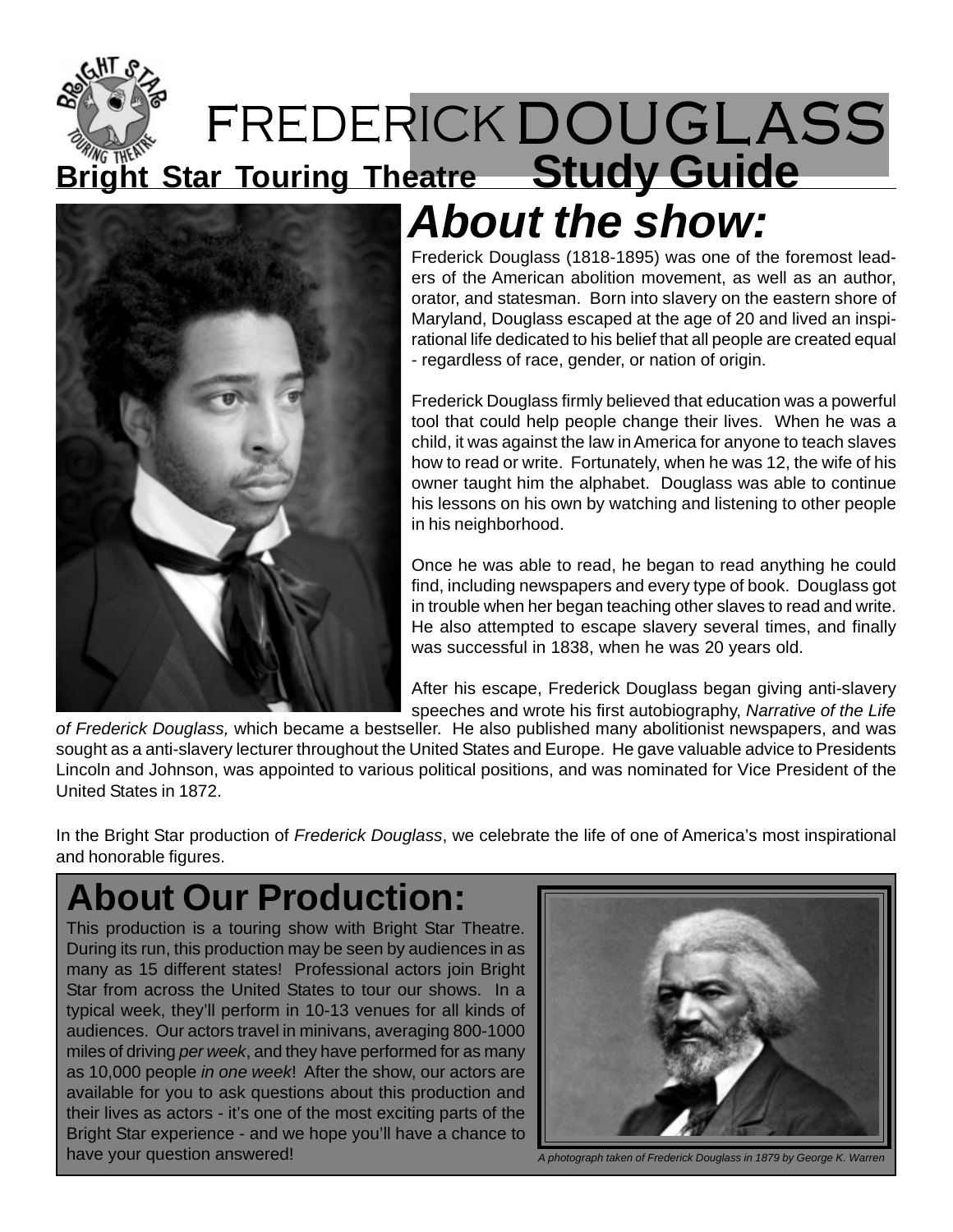## Words to Know:

Theatre is a form of storytelling that has been entertaining people for thousands of years. Theatre has its own kind of language. Here are some terms that actors, directors, and other "theatre people" use all the time!

**Audition:** A hopeful actor will either read, sing or dance (or sometimes all three!) in order for the director to decide which actor she wants to cast in a particular role.

**Director:** The director reads the script, and tells the actors where they should go and what they should do. Each director has a different way of telling a story from every other director, and this means that each play will be unique from every other play!

**Set:** All of the scenery on the stage is part of what is called the "set." It helps to paint a picture of where the story takes place, so it is easier for the audience to follow the play. For Frederick Douglass, our actors use a backdrop, which is the colorful painted background.

**Costumes:** All of the clothes that are worn onstage by the actors are costumes. The hats, the coats, and even the shirts and shoes are all part of the costumes!

**Props:** Anything that an actor carries during the show is a prop. Can you remember any of the props used by the actors in this play?

**Rehearsal:** Once the cast of the play is set, everyone on the show needs to practice to get ready for the show. This can take weeks, and that gives time for the sets and costumes to be built, and for the actors to learn their lines.

**Actors:** These are the people that you see on stage. They each have a character to play, and they spend a long time rehearsing before they perform. They have to learn where they should walk, when they should talk, and how their characters should act. It's a lot of work!

#### and of course -

**Audience:** Perhaps the most important element in the show! The audience consists of the people who come out to watch the play. You were our audience for Frederick Douglass!

### Timeline:

1818: Frederick Douglass is born a slave in Talbot County, Maryland.

**1826:** He is sent to live with Hugh Auld's family in Baltimore.

1827: Sophia Auld, the wife of Hugh Auld, teaches Frederick the alphabet. He later learns to read and do arithmetic on his own.

1838: He escapes north by boat and by train and settles in New Bedford, Massachusetts with his new bride, Anna Murray.

1839: Frederick hears a speech by and is inspired by William Lloyd Garrison, a leading abolitionist.

1841: Garrison hears Douglass speak at an antislavery meeting and asks him to give a speech for the Massachusetts Anti-Slavery Society's annual convention. Douglass is hired as an anti-slavery lecturer and tours the country, attracting large and enthusiastic crowds.

1845: He writes Narrative of the Life of Frederick Douglass, his first autobiography (he will write two more). The book is so successful that he is forced to flee America for England - despite escaping from slavery, he is still considered the property of Hugh Auld. 1846: British supporters purchase his freedom from his former master.

1847: Frederick publishes the first issue of his abolitionist newspaper The North Star in Rochester, NY. This is the first of several newspapers Douglass will edit and publish.

1848: He begins lifelong crusade for women's rights at Women's Rights Convention in Seneca, NY.

**1850s:** He assists hundreds of escaping slaves as a "stationmaster" with the Underground Railroad.

1861: He calls for African-Americans to be allowed to fight for the Union Army during the Civil War. By the end of the war, 10% of the Union Army had been comprised of black soldiers (www.archives.gov).

1863: Frederick visits President Lincoln for the first of several conversations between the two leaders.

1865: The Thirteenth Amendment to the US Consititution, which outlaws slavery, is ratified by Congress.

1870: The Fifteenth Amendment is passed, which allows all citizens the right to vote regardless of race. 1872: Frederick Douglass is nominated for Vice-President of the United States.

1870s-1890s: He holds several high-ranking political positions, continues to lecture on behalf of civil & women's rights, and moves to Washington, DC. 1895: Frederick Douglass dies from heart failure after addressing the National Council of Women.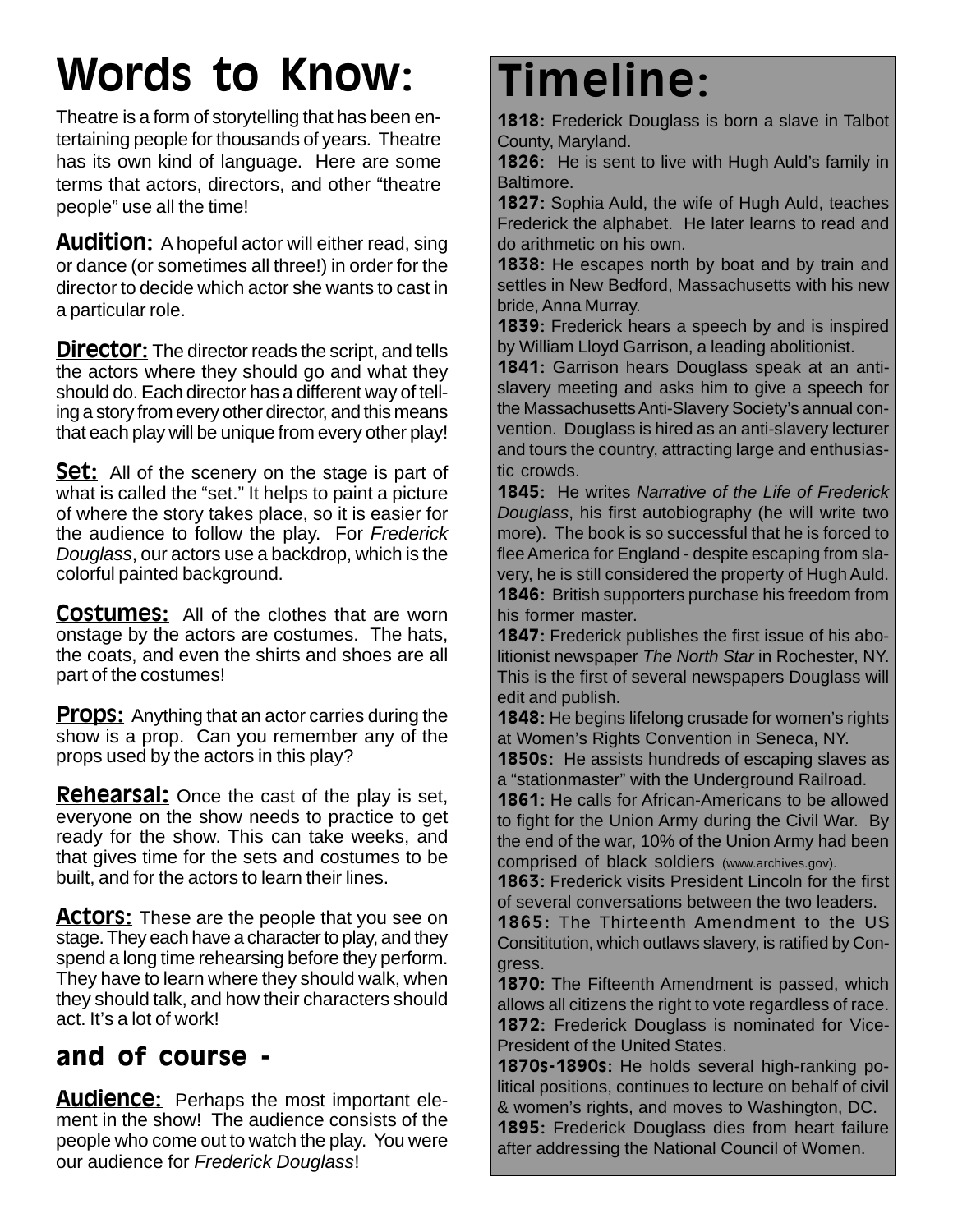# Classroom Activities:

#### Scene Study!

This activity incorporates creative thinking, research, writing, and performance!

1. Break students into small groups. Have each group research an event in Frederick Douglass' life. Some examples are: his first meeting with President Lincoln, his recruitment of black troops into the Union Army, his escape from slavery, his travels in England and Ireland.

2. Turn the research into a presentation. Presentations could take the form of a newscast, an interview, a play, a song - the possibilities are endless! Have each group think about how costumes, props, and the set could help bring their presentation to life. If there's time, try to create some of these props or costume pieces from everyday items!

**3.** Time for performance! Have each group perform their presentation. Remind the other students about being good audience members while they watch their friends onstage!

#### Map It!

This activity incorporates social studies and geography!

**Find the following places associated with Frederick Douglass on a map:** Baltimore, Maryland; New Bedford, Massachusetts; Rochester, New York; Washington, DC; England; Ireland

#### Writing for The North Stan!

This activity incorporates creative thinking, reading, visual art, and writing!

1. Break students into teams of two.

2. Have each team write an article or draw a cartoon that could be included in Frederick Douglass' anti-slavery newspaper The North Star. Be creative! 3. Have each team read or present their article or drawing. Talk about why the team made their specific choices.

4. Put together all the articles and drawings into a classroom version of The North Star. Feel free to send a copy to Bright Star Touring Theatre!

# Seeing the Play:

Attending the theatre is very different than going to the movies or watching television. For one thing, the actors are real people who can hear and see everything that's happening in the audience. It's important to know a few rules before seeing a play:

- $\bigstar$  Please be quiet and respectful during the performance so that those around you can hear what's happening.
- $\bigstar$  If something's funny, it's okay to laugh!

 $\bigstar$  If you like the play, be sure to clap at the end.

What else can you add to the list?

### Questions for Discussion:

**1.** Frederick Douglass once said, **"What is possible for me is possible for you."** What do you think he meant by that? What personal goals and dreams would you like to achieve?

**2.** Frederick Douglass lived his life based on three basic rules: 1) Believe in yourself. 2) Take advantage of every opportunity. 3) Use the power of education to bring about positive change for yourself and your community. What examples can you give from his life that demostrated these rules?

**3.** Have you ever thought about reading being a privilege? Do you think everyone should learn how to read? Why would someone want to control who learns to read?

**4.** Imagine the bravery it took for people to stand up for their beliefs against slavery while being threatened.Are there injustices today that deserve our attention and help?